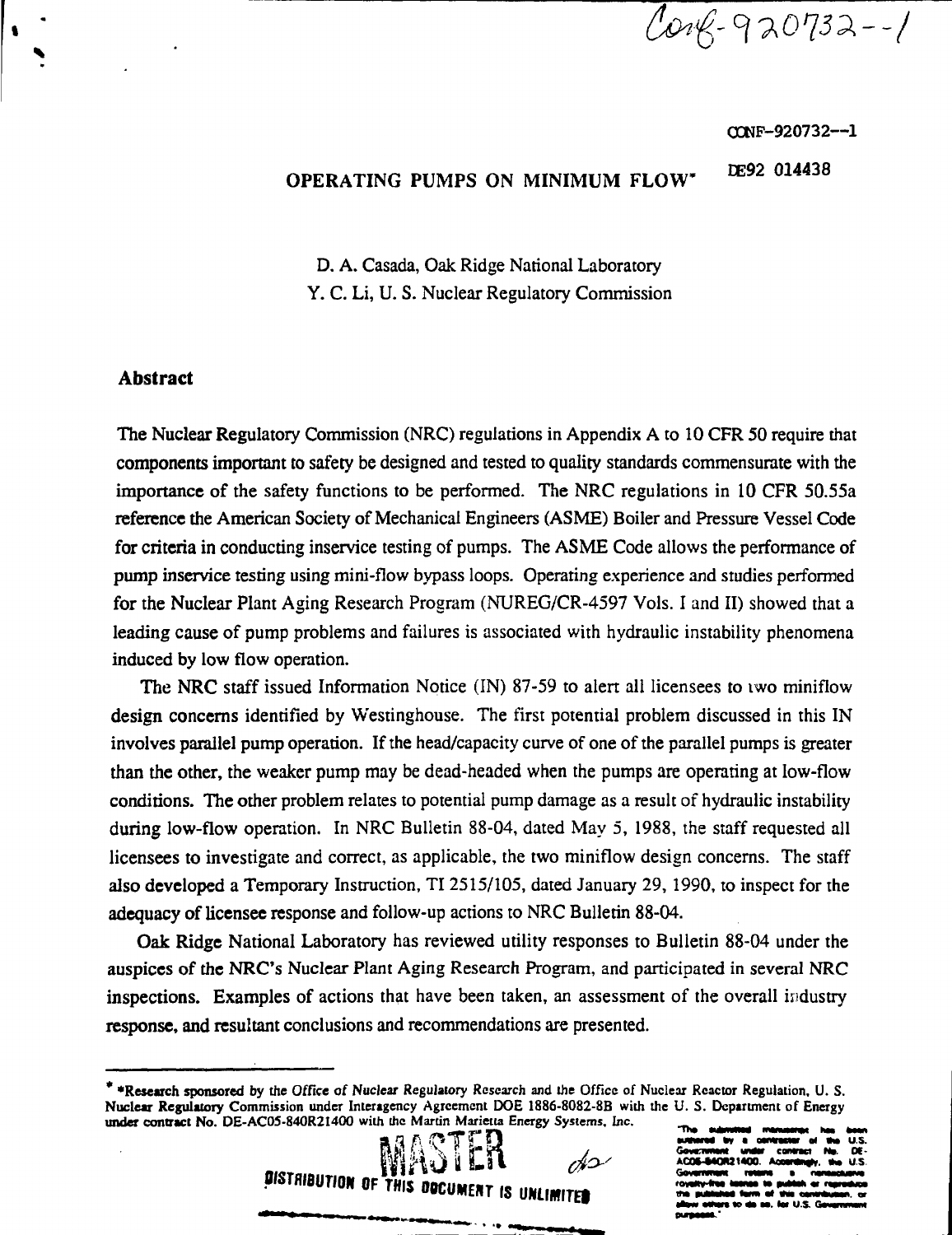#### OPERATING PUMPS ON MINIMUM FLOW

#### **Background**

Historically, minimum flow capacity for centrifugal pumps was based on ensuring that the temperature rise through the pump was not excessive. As a general rule of thumb, the minimum flow rate was specified so that the temperature rise through the pump would be less than  $15^{\circ}$ F (it should be noted that this rule of thumb was not universally applied, and temperature rises greater than 50°F have been used for some pump applications).

It has been recognized for many years that in higher energy density pumps at low-flow operation, destructive hydraulic forces, not temperature rise, limit safe minimum flow. Unsteady flow conditions within the pump result in substantial radial and axial forces (static as well as dynamic) on both the stationary and rotating parts. Resultant damage can be manifested in a number of ways, including impeller or diffuser breakage, thrust bearing and/or balance device failure due to excessive loading, cavitation damage on suction stage impellers, increased seal leakage or failure, seal injection piping failure, shaft or coupling breakage, and rotating element seizure $(1)$ . In addition to the internal forces generated by unsteady flow within the pump itself, interaction between the pump and the system at low-flow conditions can result in substantial surging and vibration that can affect not only the pump, but other system componems and supports.

As the effects of low-flow operation have become better understood by pump technologists, design modifications that can reduce unsteady flow conditions have been developed. Modifications to pump geometries have been demonstrated to allow operation at lower flow rates with substantially reduced impact<sup>(2)</sup>. Some pump original equipment manufacturers (OEM) and non-OEM repair shops now offer design options or retrofits that allow pumps to be operated acceptably at reduced minimum flow. However, there remain in service a large number of pumps that were not designed specifically to allow operation under low-flow conditions and for which no modifications have been made.

In May of 1988, the Nuclear Regulatory Commission (NRC) issued Bulletin 88-04, "Potential Safety-Related Pump Loss." The Bulletin addressed two general concerns:

- The potential for dead-heading one of two pumps when operated in parallel
- The adequacy of pump minimum flow protection provided by the installed minimum flow lines.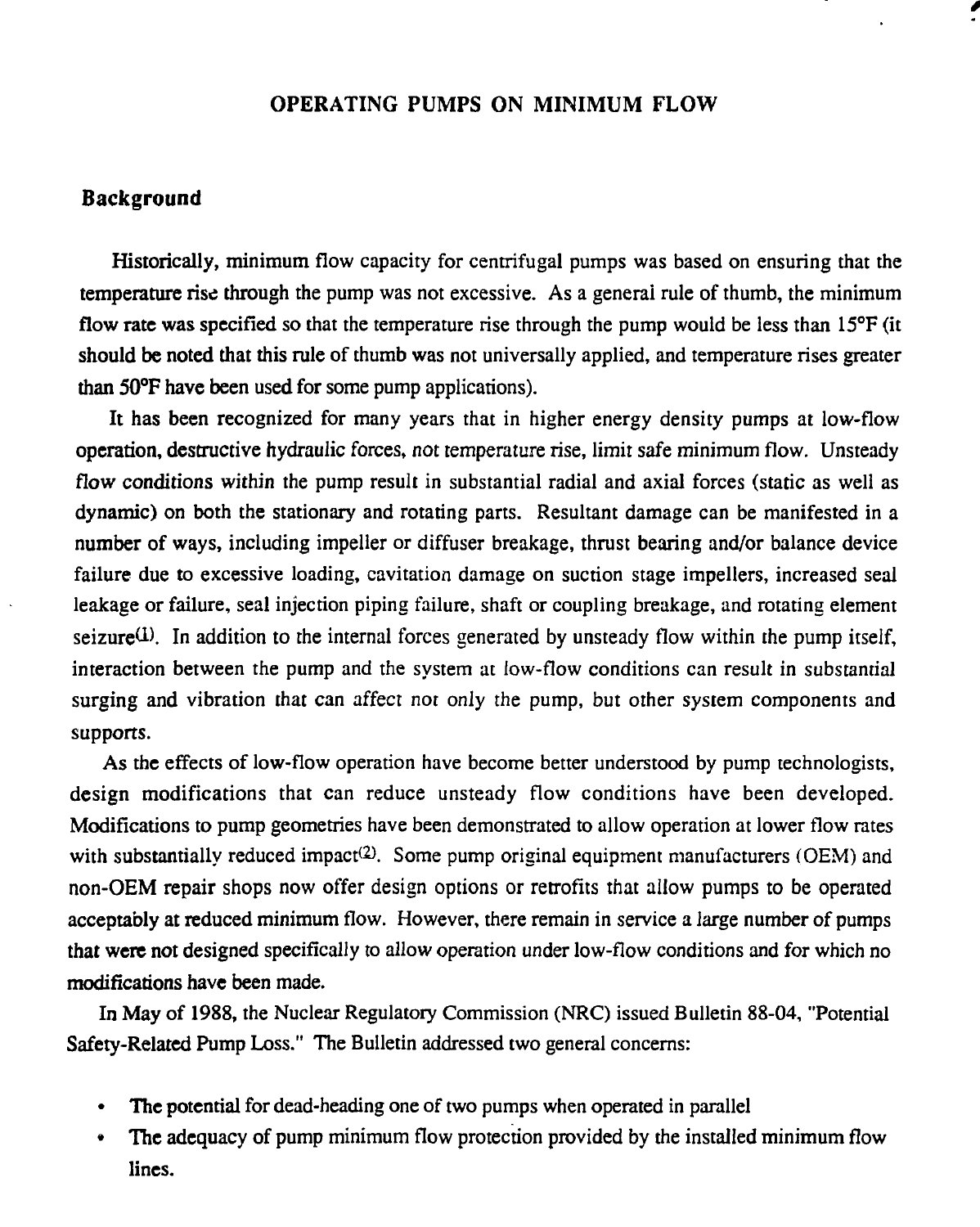**With regard** to the first concern, the Bulletin specifically discussed the potential problem of **parallel pump** operation during minifiow operation, noting that the stronger of two pumps can **dead-head the weaker pump.** It was also noted that the strong/weak pump situation is not a **problem at moderate to** high flow conditions because of the shape of pump head-capacity curves in **those regions. Relative** to the second item, the Bulletin noted that pump manufacturers now advise **that desired minimum** flow capacity is greater than was originally specified for some pumps. The **Bulletin required** that all plants conduct a review of all safety-related pumps.

**Oak Ridge** National Laboratory (ORNL), under the auspices of the NRC's Nuclear Plant Aging Research Program, reviewed industry responses to the issues identified in the Bulletin<sup>(2)</sup>. **The** principal purpose of the study was to provide a general assessment of the type and extent of **actions taken** in response to the Bulletin. The review consisted of several elements:

- Discussions with representatives of several pump manufacturers
- • **General** review of all utility correspondence to the NRC responding to the Bulletin
- • **Review** of the distribution of pump suppliers whose pumps are used in selected systems
- Detailed on-site review at selected plants

The results of this study are summarized in this paper.

ORNL also participated in individual plant inspections in support of NRC's Nuclear Reactor Regulation activities. The inspections were conducted to review the adequacy of the specific plants' responses to the Bulletin. Some observations made during the inspections are presented.

## **Discussions with Pump Manufacturers**

ORNL met with representatives of four of the major manufacturers of pumps used in safetyrelated service in U.S. plants. These four manufacturers together have furnished about 75% of the **pumps used** in **the** safety-related systems of primary concern.

**Three** of **the** principal areas of discussion, and the results of the discussions are provided **below.**

#### **DISCLAIMER**

**This report was prepared as an account of work sponsored by an agency of the United States Government. Neither the United States Government nor any agency thereof, nor any of their employees, makes any warranty, express or implied, or assumes any legal liability or responsibility for the accuracy, completeness, or usefulness of any information, apparatus, product, or process disclosed, or represents that its use would not infringe privately owned rights. Reference herein to any specific commercial product, process, or service by trade name, trademark, manufacturer, or otherwise does not necessarily constitute or imply its endorsement, recommendation, or favoring by the United States Government or any agency thereof. The views** and opinions of authors expressed herein do not necessarily state or reflect those of the **United States Government or any agency thereof.**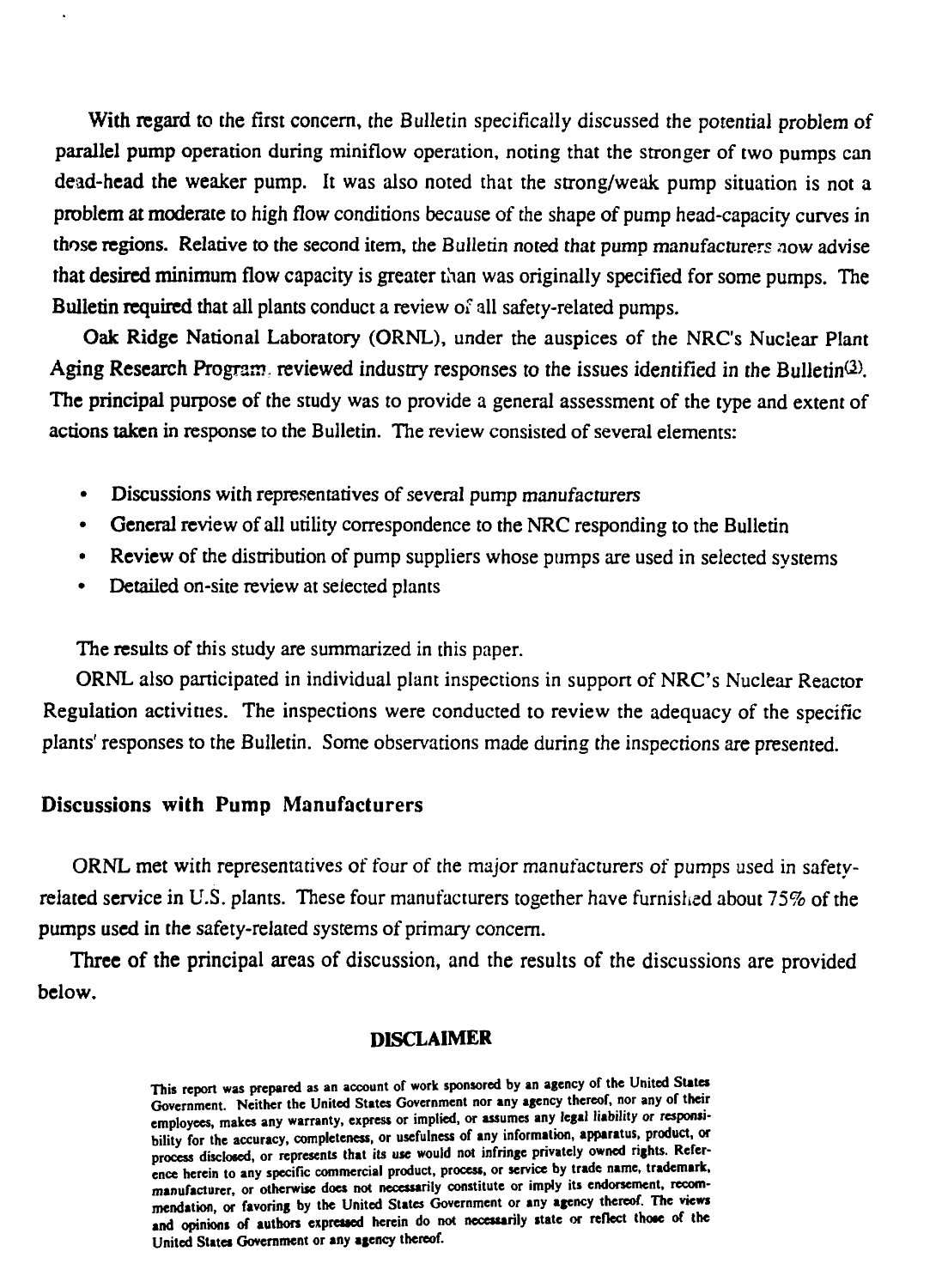#### • *Which types of pumps are most susceptible to low-flow degradation?*

The pumps noted to be most susceptible to low-flow degradation were high energy and high suction specific speed (high flow, low NPSH required) pumps.

#### • *What are the associated failure modes?*

Failure/degradation modes associated with low-flow operation that were most often mentioned were seal failure, occasional shaft breakage, bearing failure, excessive wear of wear rings, and cavitation damage.

• *What are some possible means for demonstrating a pump's ability to successfully operate under low-flow conditions?*

The OEMs identified a couple of correlations that can provide some very general insights into the relative requirements for pump minimum flow $(4.5)$ . However, the use of the generic correlations to address 88-04 was discouraged.

There was fairly uniform agreement that there was a need to be able to measure the forces present (for example, radial thrust) in order to predict component life. It was recognized, however, that this is not practical for field-installed pumps. There was a general consensus that with the current state of understanding, a properly conducted field test could verify that particular pump's capability under the test conditions. *One* manufacturer noted that tolerance stack-ups and pre-test service life could play major roles in the results of such testing. Another manufacturer noted that in tests conducted by their company overseas, the hydraulically induced forces associated with several pumps of the same model varied by a factor of three to four.

Several of the manufacturers emphasized the need for a *test* program to address intermittent operation at low flow, in light of the fact that there is no objective data related to such operation.

The subject of the suitability of current monitoring practices was discussed. There was consistent agreement that testing pumps under miniflow conditions was of little value, from a hydraulic performance demonstration standpoint. The vendors observed that of the means that are currently practicable, spectral vibration monitoring and trending was the best indicator of potentially damaging conditions. However, it was noted that monitoring capability for some pumps (specifically deep-well pumps) was limited. It was also noted that the parameter that most needed to be measured was force on pump components, and that could only be accurately monitored currently using intrusive means. Two changes to current in-service testing practices were recommended:

- Periodically conduct testing at close to the pumps best efficiency point (BEP) to verify that the pump performance has not substantially degraded.
- Minimize or discontinue practice of routinely testing pumps at minimum flow conditions in order to demonstrate pump operability.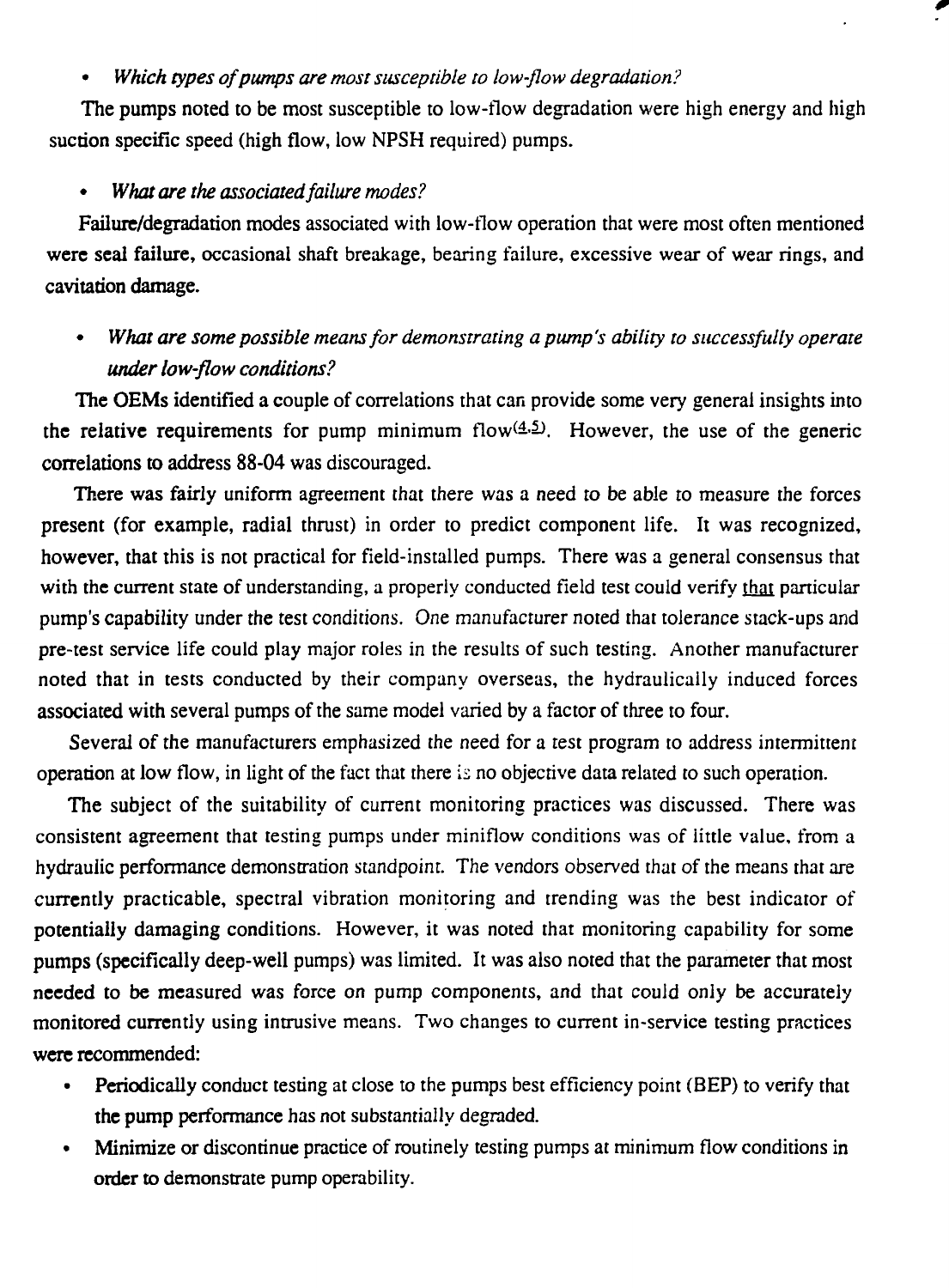#### **Assessment of Written Plant Responses**

#### **General Discussion**

**The correspondence from** all plants to the NRC on Bulletin 88-04 was reviewed to provide an indication **of** the range of actions taken in response to the Bulletin. The review evaluated the **licensees' analyses** and data for low-flow operation presented in their response and determined **what actions, in** terms of design changes, procedure changes, special inspections, etc., have been **or will be made.**

**The level of** information provided in the correspondence varied substantially. For some plants, **there was a fairly detailed** discussion of original and current minimum flow recommendations and existing system configuration, as well as an identification of specific design, procedural, or other **changes made to** address Bulletin concerns. There were also **a** number of responses that provided **only an indication** that the issues had been reviewed, with little or no system/pump specific information provided.

#### **Procedural and Design Changes and Special Testing**

**An attempt was** made to determine the extent and types of procedural and design changes made in response to the Bulletin, as well as special tests that were conducted.

The distribution of identified changes, by system, for both pressurized water reactors (PWRs) **and boiling water** reactors (BWRs) is provided in Figures 1 and 2. It should be recognized that it is likely that there were procedural or other administrative actions taken that were not identified in the written responses, and are thus not reflected in these figures.



**Figure 1.** Number of **PWR** units in which design and procedure changes were made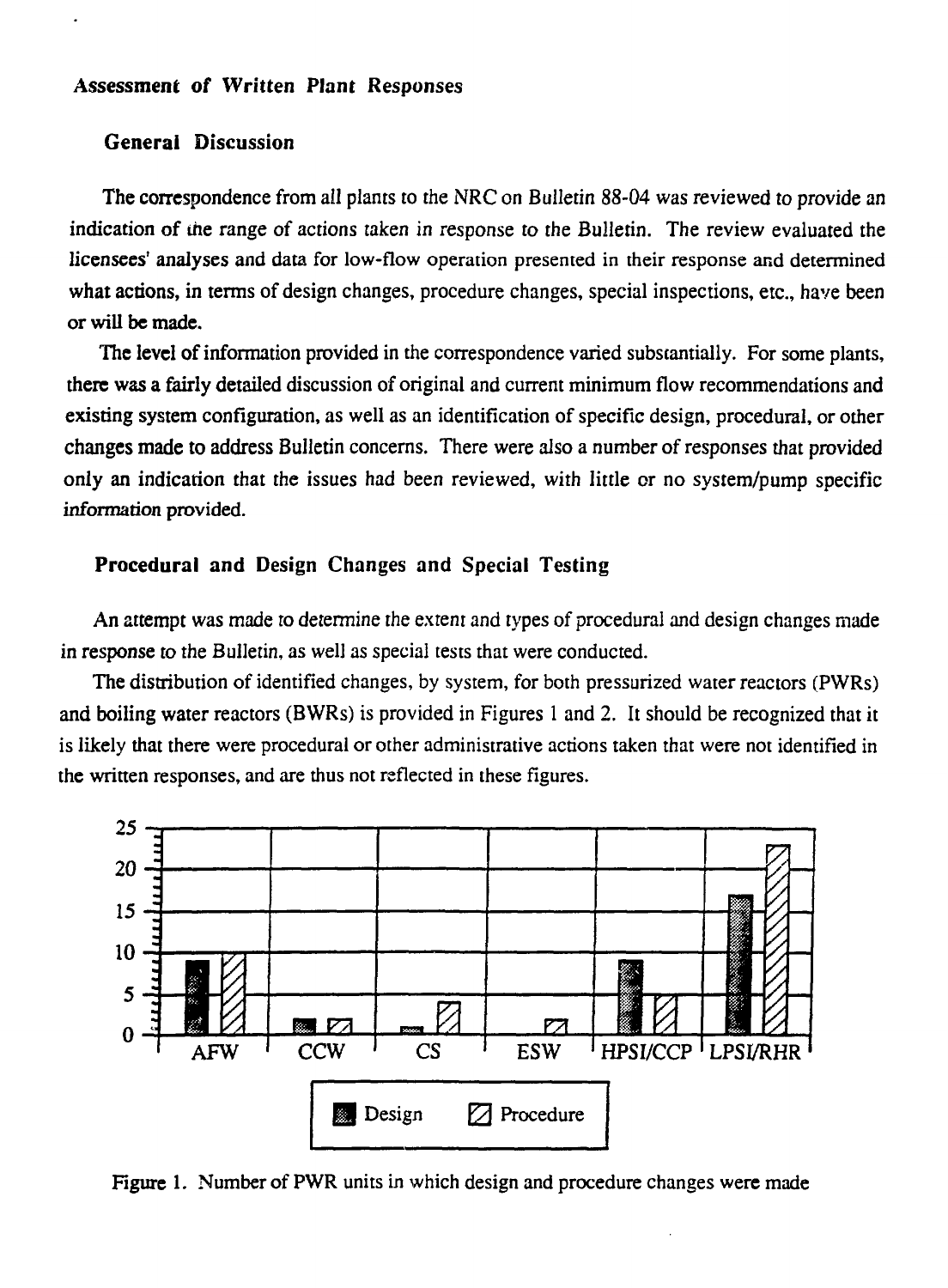

Figure 2. Number of BWR units in which design and procedure changes were made

Several different types of design changes were identified in the responses. These are indicated in Figure 3. The majority of the design changes involved either increasing the size of the orifice in the miniflow line or otherwise modifying the minimum flow line. It is noteworthy that no modifications to pump design were identified in the written responses. Subsequent to the completion of the review, verbal discussions have revealed one plant that is in the process of modifying auxiliary feedwater pump impeller vane and diffuser clearances to minimize low-flow operation problems.



Figure 3. Distribution of design changes, by type of change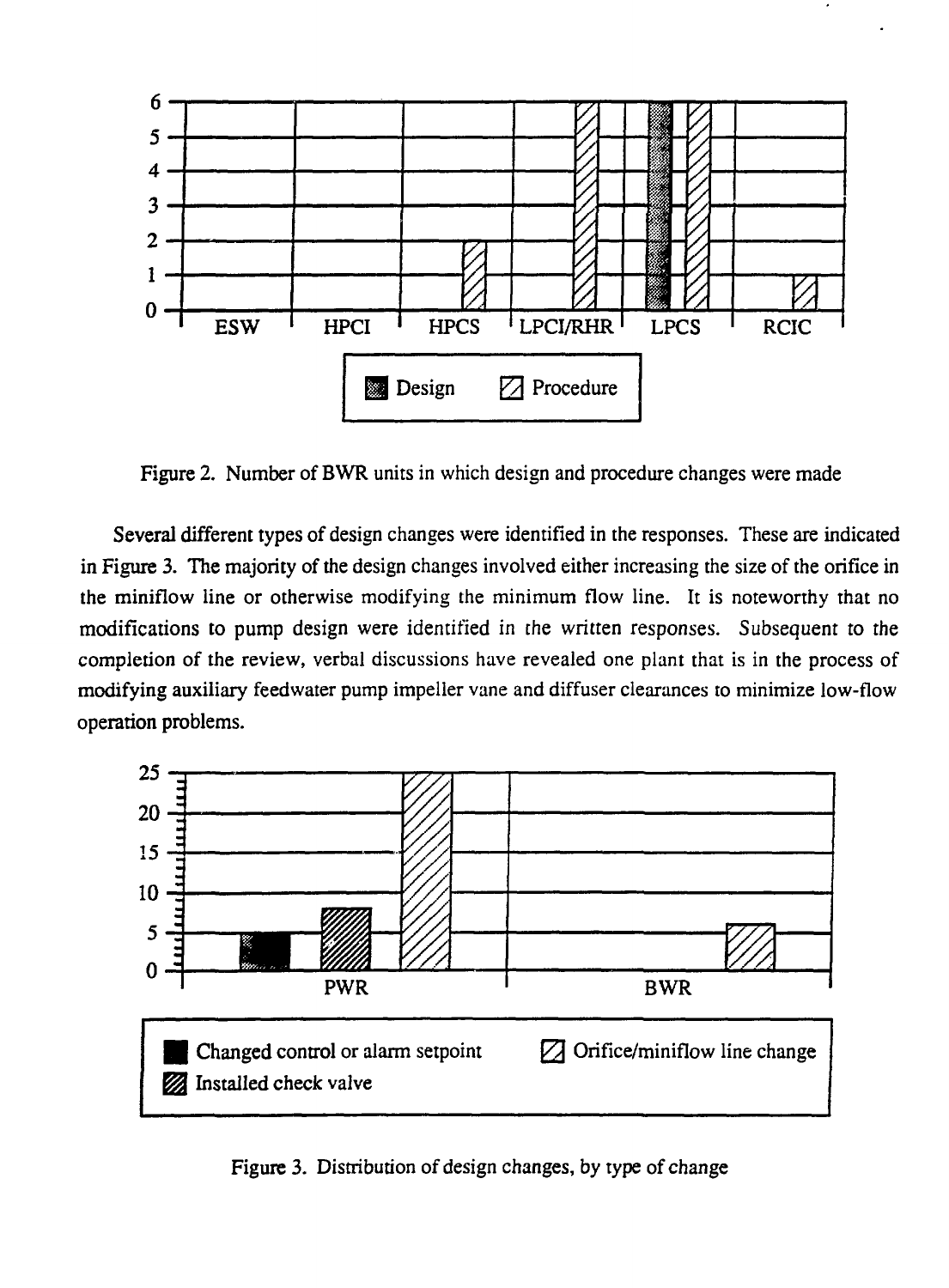**A total of 44** special tests or inspections that either had been conducted or would be conducted to **monitor** pump condition were identified. About <sup>2</sup>/3 of these tests were associated with either low **pressure core** spray (LPCS), low pressure coolant injection/residual heat removal **(LPCVRHR),** low pressure safety injection/residual heat removal (LPSI/RHR), or containment spray **(CS)** systems.

**A number of** types of special analyses were also identified. Most of these involved parallel **pump competition.** A **total** of 48 such analyses were specified. Almost half of these involved the **LPCI/RHR or LPSI/RHR** systems. Twenty-one of the analyses were minimum acceptable flow **calculations, based on either a** published correlation or on other undesignated bases. Note that **these analyses were performed** by the utility (not by the pump manufacturer).

It **was** noted during the review that a substantial fraction of the design and procedural changes **were made by a** relatively small portion of the industry. Figure 4 indicates that 80% of the changes **were made** by about 30% of the plants. All noted changes were made by less than half of the plants.



**Figure 4. Distribution** of procedural or design actions taken in response to NRC Bulletin 88-04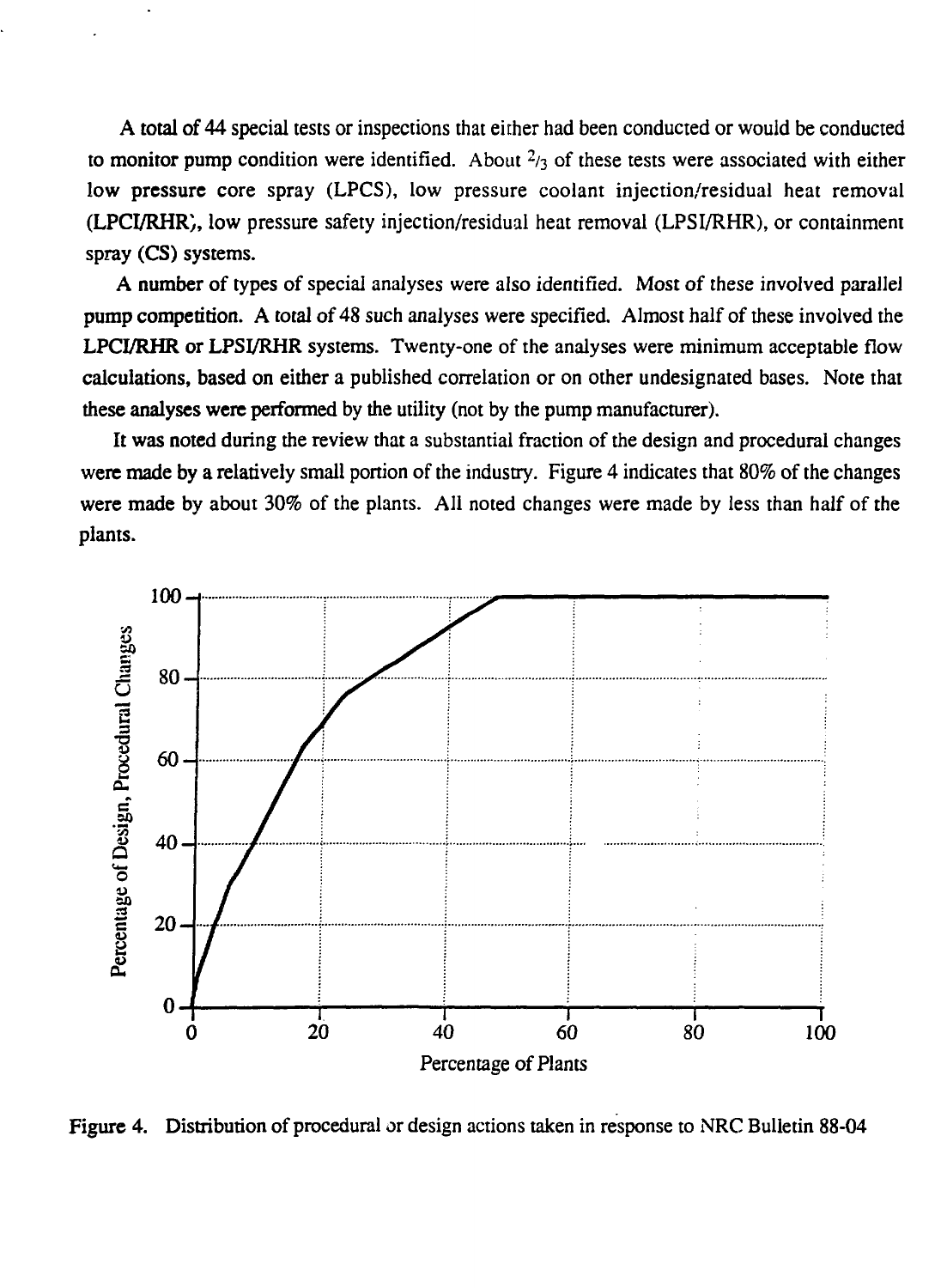#### **Summary**

**The written** response review made two principal observations:

- • **There** are no generic guidelines for determining the acceptability of a pump for operation **under the** various modes and times required in support of both normal and emergency conditions, and
- The low-flow issue was not adequately addressed by all plants.

**It was observed** that the lack of generic guidelines essentially guaranteed that the issue would **not be uniformly** and adequately addressed.

## **Individual Plant Inspections**

The **NRC** has conducted inspections of several plants to review plant responses in more detail than was possible through the correspondence review discussed above. ORNL participated, primarily under the auspices of the Mechanical Engineering Branch, in four inspections conducted at a single unit Combustion Engineering plant, a General Electric twin-unit plant, a single-unit Westinghouse plant, and a three-unit facility comprised of a single Westinghouse unit and two Combustion Engineering units. In addition, ORNL assisted the NRC in the review of another plant's pump test and subsequent disassembly/examination program. These inspections served to confirm the observations made during the review of the written responses. Some pertinent observations made during the inspections are provided below.

## **Parallel Pump Competition**

Personnel at one of the plants inspected had identified that parallel pump competition existed in the RHR system, and was in the process of installing check valves to preclude competition in the **future. The** actions being taken by the utility to address the pump competition were judged to be **appropriate.**

**During** another inspection, the inspectors noted the potential for parallel pump interaction to **exist during a pump switch-over sequence.** In this case, two RHR<sup>+</sup> pumps share a common **minimum flow** line, and normally only one pump is operated. The concern primarily exists during

<sup>&</sup>lt;sup>†</sup> The RHR pumps in this plant are used solely for residual heat removal, unlike the dual function RHR/low **pressure injection pumps in most plants.**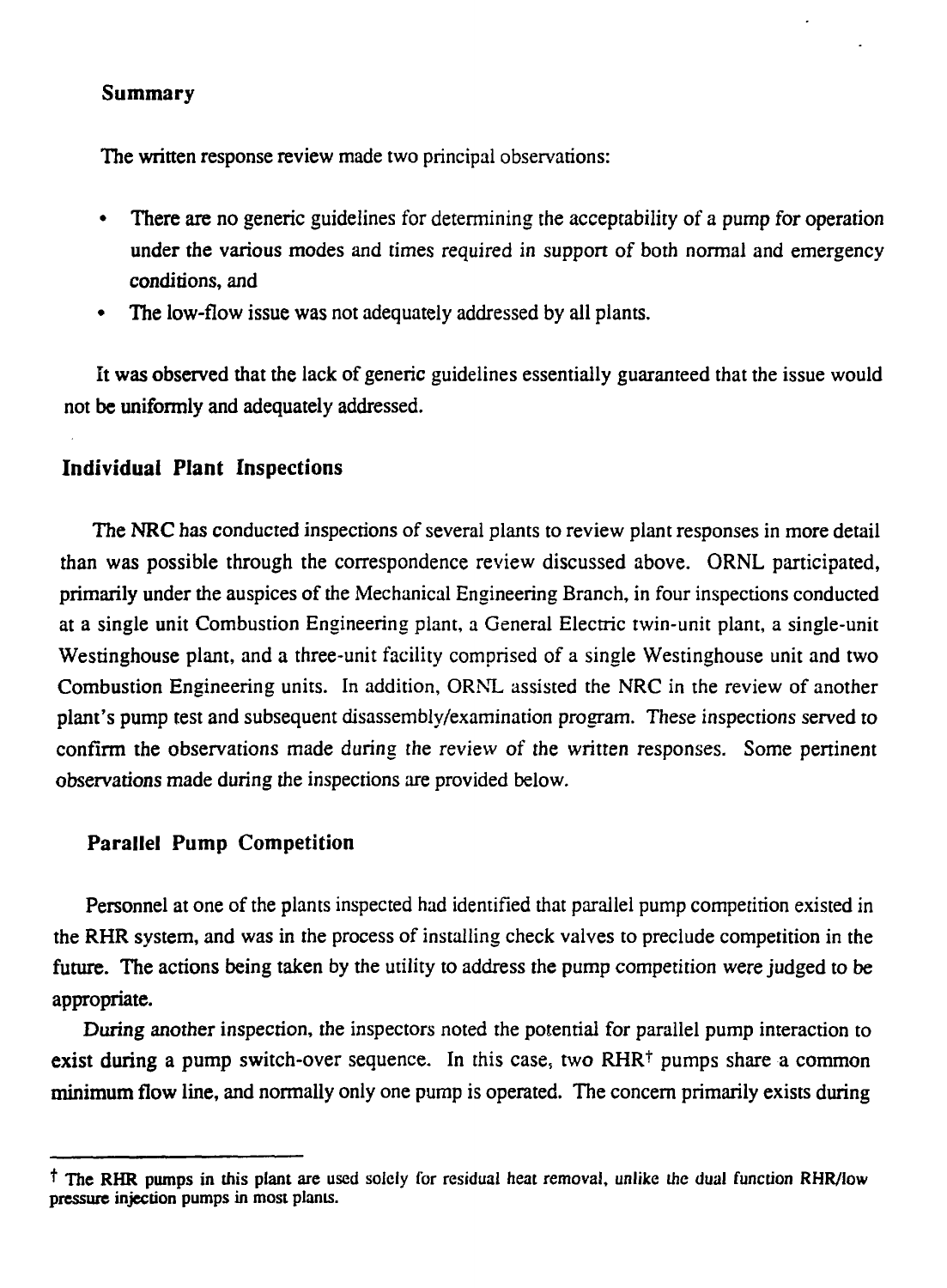the process of switching over from one pump to the other. The utility agreed that the potential exists, and is in the process of identifying corrective actions.

**The other** two inspections also found situations in which it was not intuitively obvious that **pump** competition would be precluded. In one case, personnel contracted by the plant to review **the Bulletin** concerns had failed to note the absence of orifices in the minimum flow lines of the core spray pumps for one unit (the orifices did exist on the other). The minimum flow lines from **two pumps** joined into a common header, and it was not clear that the head losses prior to the common header connection were sufficient to prevent pump competition. Subsequent hydraulic analyses showed that competition should not occur. For the other plant, several minimum flow **lines,** each of which carried several hundred gallons per minute, joined in a common header. **There had been** no analysis performed to verify the absence of pump competition prior to the inspection.

While **the** latter two situations have subsequently been found to be acceptable, they had not been considered prior to the inspections, and are indicative of a somewhat superficial review.

It **appears** that the primary generic parallel pump competition concern (affecting several RHR systems) has been adequately identified and addressed. The only new parallel pump competition concern identified in the four inspections is specific to a single unit. It is unlikely that there are additional pumps that are generically within any of the four NSSS scopes of supply, including the emergency core cooling system pumps, for which a parallel pump competition problem exists that has not been identified. This conclusion is based on the facts that no other parallel pump competition situations were identified, and that most NSSS systems are reasonably similar in design. However, the fact that three of the four plants inspected had conditions for which potential competition existed, but had not been identified by the utilities, leaves some residual uncertainty.

#### **Minimum Flow** Adequacy

Most of the inspection activities were oriented toward the adequacy of minimum flow provisions. At three of the four facilities, the majority of the OEMs had been contacted to **determine the** current recommended minimum flow rate. None of these three plants had contacted the service water pump OEM\*. At the fourth facility (the three unit plant), however, the OEM for only one **pump** had been contacted.

Note that, generally speaking, the service water system pumps would normally be run at a substantial fraction of **design flow, and** most likely minimum flow adequacy would not be a concern.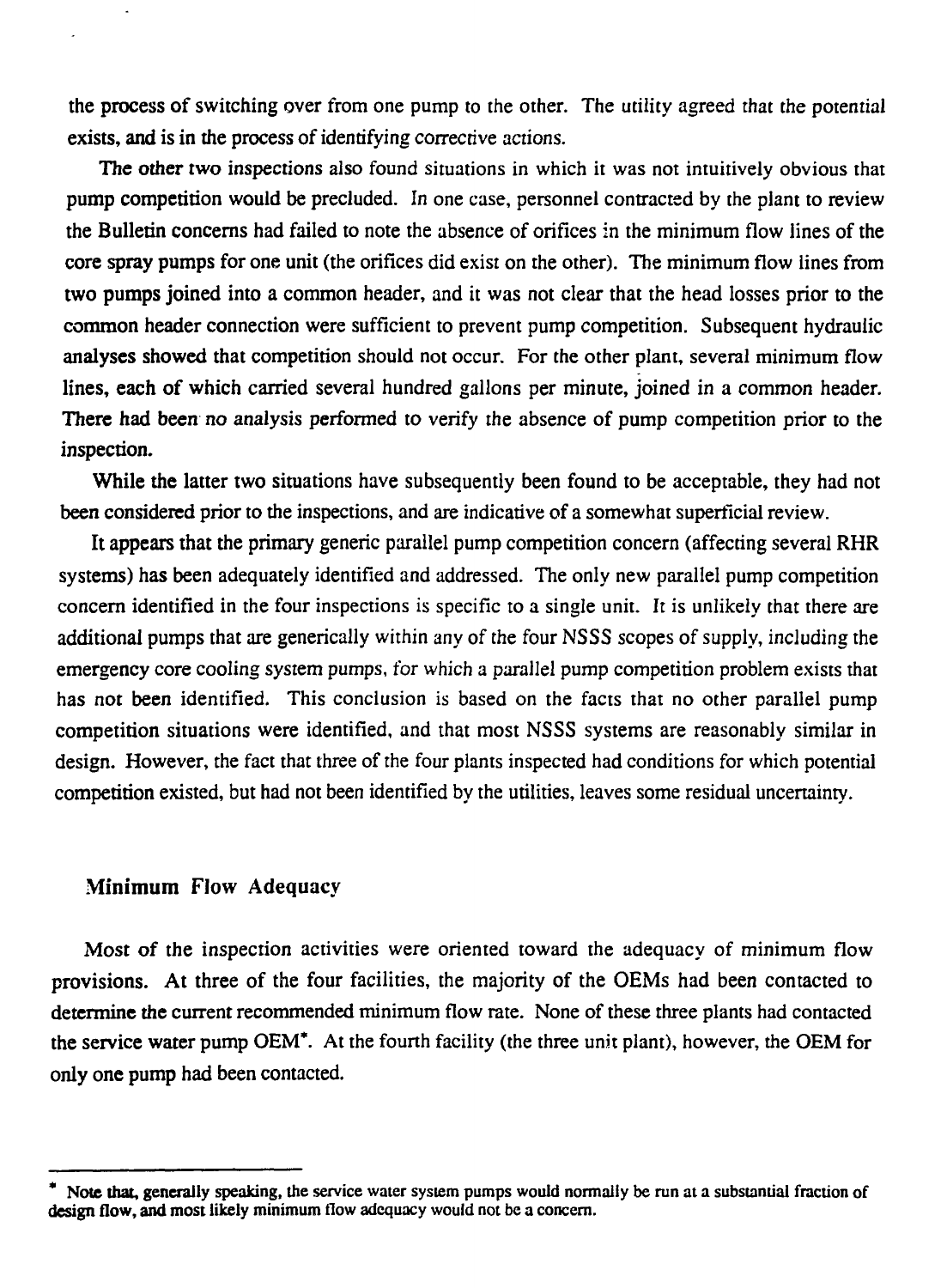For the fourteen pump applications at the four facilities which had been reviewed relative to the manufacturer's current recommended minimum flow rate, the distribution of the level of conformance with supplier recommendations shown in Table 1 was found.

## **Table 1.** Level **of** Conformance to OEM Recommended Minimum Flow

| <b>Number</b> | Level of Conformance to OEM                                                        |  |
|---------------|------------------------------------------------------------------------------------|--|
| οf<br>pumps   | <b>Minimum Flow Recommendations</b>                                                |  |
| 4             | Fully meet current recommendations with existing configuration.                    |  |
| 1             | Meet current recommendations after completing system modification.                 |  |
| 3             | Nominally meet OEM recommendations (available flow is essentially equal            |  |
|               | to that recommended).                                                              |  |
| 2             | Meet current recommendations, for most plant conditions. Some off-normal           |  |
|               | (non-emergency) conditions could lead to operation outside the<br>recommendations. |  |
|               | Do not meet current recommendations.                                               |  |

The observations made during the on-site inspections relative to parallel pump competition and the potential inadequacy of minimum flow supported the conclusion reached during the review of the written responses that, generally speaking, the response to the low-flow degradation issue has been relatively superficial. There was a considerable variation in the approaches taken by individual plants involved in the inspection to address the Bulletin concerns.

Methods which were judged to be appropriate means of assuring adequate pump reliability that were noted during both the written response review and during the inspections included:

- Verification that the pump minimum flow line supports a flow rate that meets the vendor recommendations for continuous operation
- Verification that although the pump minimum flow line does not support a flow rate that meets the vendor recommendations for continuous operation, it does support a flow rate that meets a time-restricted flow rate, along with a verification that there are adequate administrative controls to ensure that the pump is not operated for a time in excess of the vendor recommendations
- For pumps which did not meet the vendor recommendations during regular operation, a commitment by the plant to carefully monitor pump performance and to periodically disassemble and examine the pump for signs of damage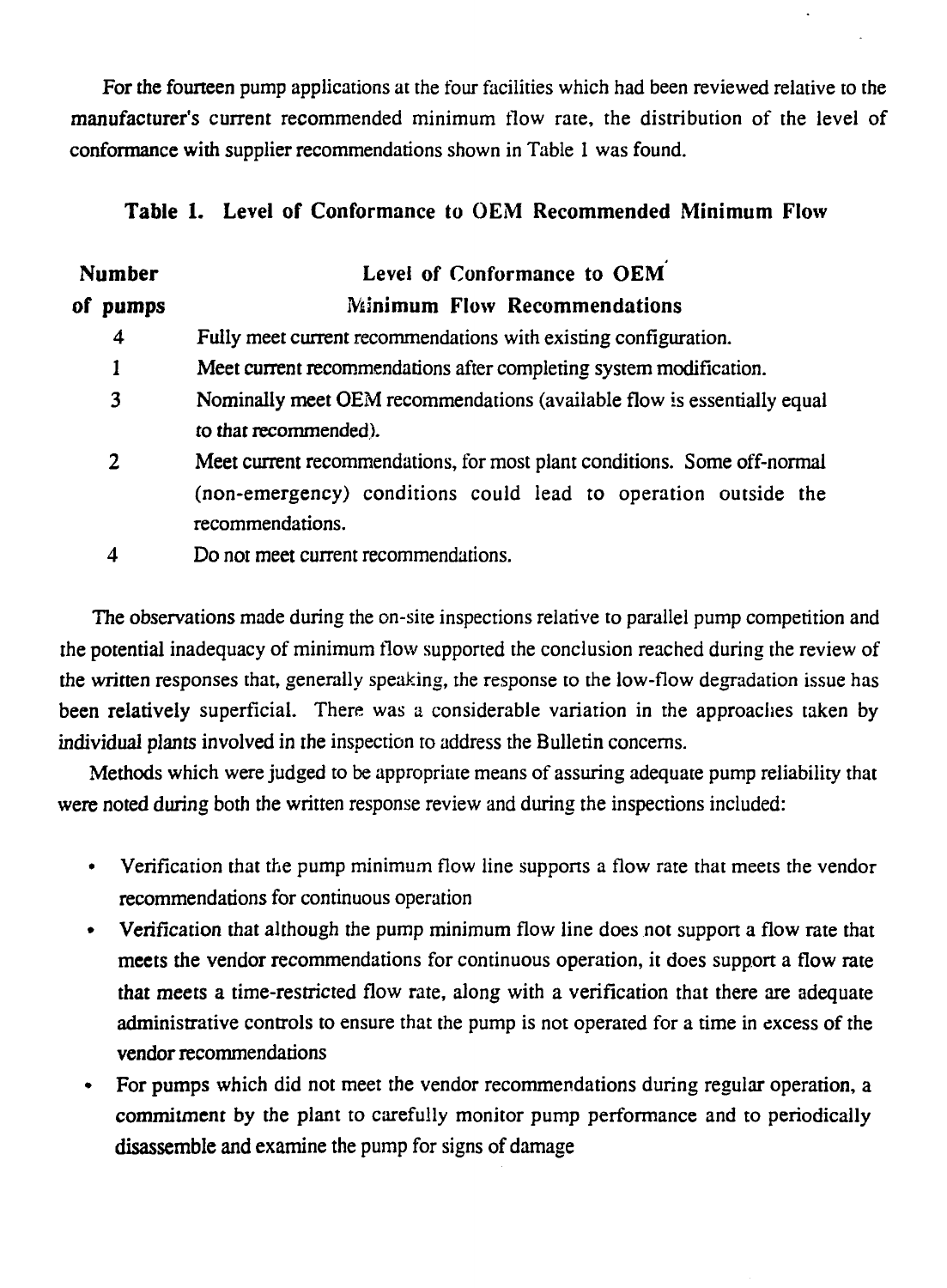Approaches that have been taken in addressing the issue that were judged to not be adequate or **which had other** weaknesses included one or more of the following:

- • **Reliance** on static modeling of pumps
- Reliance on the absence of low-flow-attributed failures (i.e., not the absence of failures, **rather the** fact thai none of ihe failures that had occurred had been attributed by plant **personnel to** low-flow operation)
- Reliance on non-spectral vibration data from in-service testing
- • **Dependence** upon instrumentation whose accuracy at test conditions was insufficient to **form solid** conclusions
- **Failure to** have in place administrative controls which would assure compliance with pump **manufacturer** recommendations
- The assumption of orifices being present in minimum flow lines when there were none
- Failure to recognize that off-normal procedural controls created situations where the pumps **would** be operated outside the manufacturer recommendations (even though the plant had determined that pump operation would fully comply with the recommendations when operated under normal conditions)

While some of the above approaches are not without merit, the extent to which they were relied upon (in various combinations) did not provide an adequate level of assurance that the pump would operate reliably.

The site inspections revealed varying levels of appreciation for the types of damage that could be manifested from operation of pumps at low flows. Some plant personnel had an excellent understanding of the damage mechanisms and appropriate means of monitoring, while others were not well aware of the potential problems.

Most plants had reviewed at least the historical failure data for the pumps at their plant; however, there had been little done in the way of reviewing failure data more generically. For example, one plant used an auxiliary feedwater (AFW) pump of the same model and with similar **minimum flow** rates as another plant which had found substantial low-flow related damage when **the AFW** pumps were disassembled and examined" . The plant personnel were not aware of the **experience at the** other plant, even though the information was available through the Nuclear Plant **Reliability Data** System.

**AH** of **the** plants inspected were using, or were in the process of developing, a pump spectral **vibration** monitoring program which goes beyond ASME Code requirements. There appeared to

**<sup>\*</sup> The damage found** ultimately resulted in the issuance of a 10CFR21 report from the manufacturer. See discussion below **under** "A Postscript."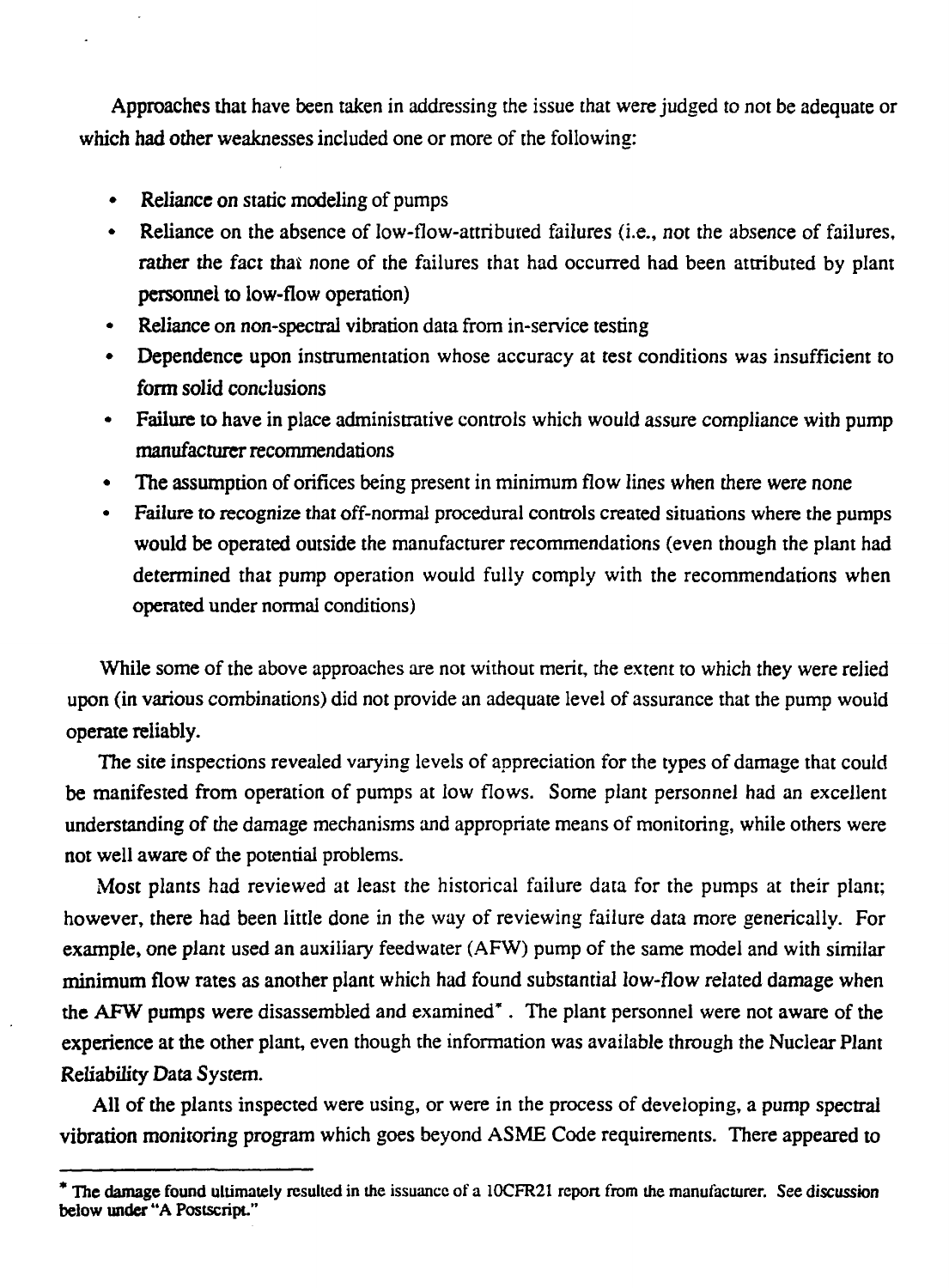be a need for improved monitoring and trending of the data, however. As an example, an auxiliary feedwater pump at one plant showed substantial increases in vibration at vane passing frequency during the two most recent tests. However, there was no programmatic monitoring and  $\alpha$ practice to note the change; as a result, no actions were being taken to more carefully monitor the pump. It should be noted that the ASME Code-required testing results did not reflect the increased vibration at this frequency due to the fact that the in-service test program only monitored overall **displacement.**

#### **General Conclusions**

**Based upon** the review of the written responses and the individual plant inspections, pump competition concerns appear to have been adequately addressed by the utility reviews. However, it appears that additional efforts are needed to resolve low-flow-related issues. Fundamentally, there is a need for a better definition of how a pump could be qualified for low-flow operation. In order to achieve the required level of definition, additional insights into the parameters that influence a pump's ability to operate successfully at low-flow are needed. Also needed is a better understanding of design or monitored parameters that could be used to make the necessary determinations.

This issue is currently in the NRC potential generic issue prioritization process. The purpose of the prioritization is to assess the safety significance of the issue and the need for additional NRC guidance on evaluating and correcting miniflow deficiencies.

#### **A Postscript**

In September, 1991, at the time that the individual plant inspections were being completed, Ingersoll-Rand issued a 10 CFR 21 report<sup>( $\Phi$ )</sup> on broken cast iron diffusers in multistage pumps used in AFW applications. The problem was initially identified at Surry Unit 2 in 1988. Following a reactor trip, low flow to one steam generator was noted. Inspections found that pump diffuser vane pieces had lodged in a venturi, thereby restricting flow.

Subsequent inspections found that cavitation damage to the AFW cast iron diffusers was evident, particularly at the leading edge of the diffuser vanes. Damage was most evident at the first stage diffuser, although damage was also seen in other stages. There was also damage found at some areas of diffuser vane to shroud junctions, which was also believed to be the result of lowflow induced cavitation erosion. Ingersoll-Rand noted that the primary cause of the breakage was cavitation damage at the leading edge of the diffuser vanes which resulted from accumulated **operation of the** pump at minimum flow.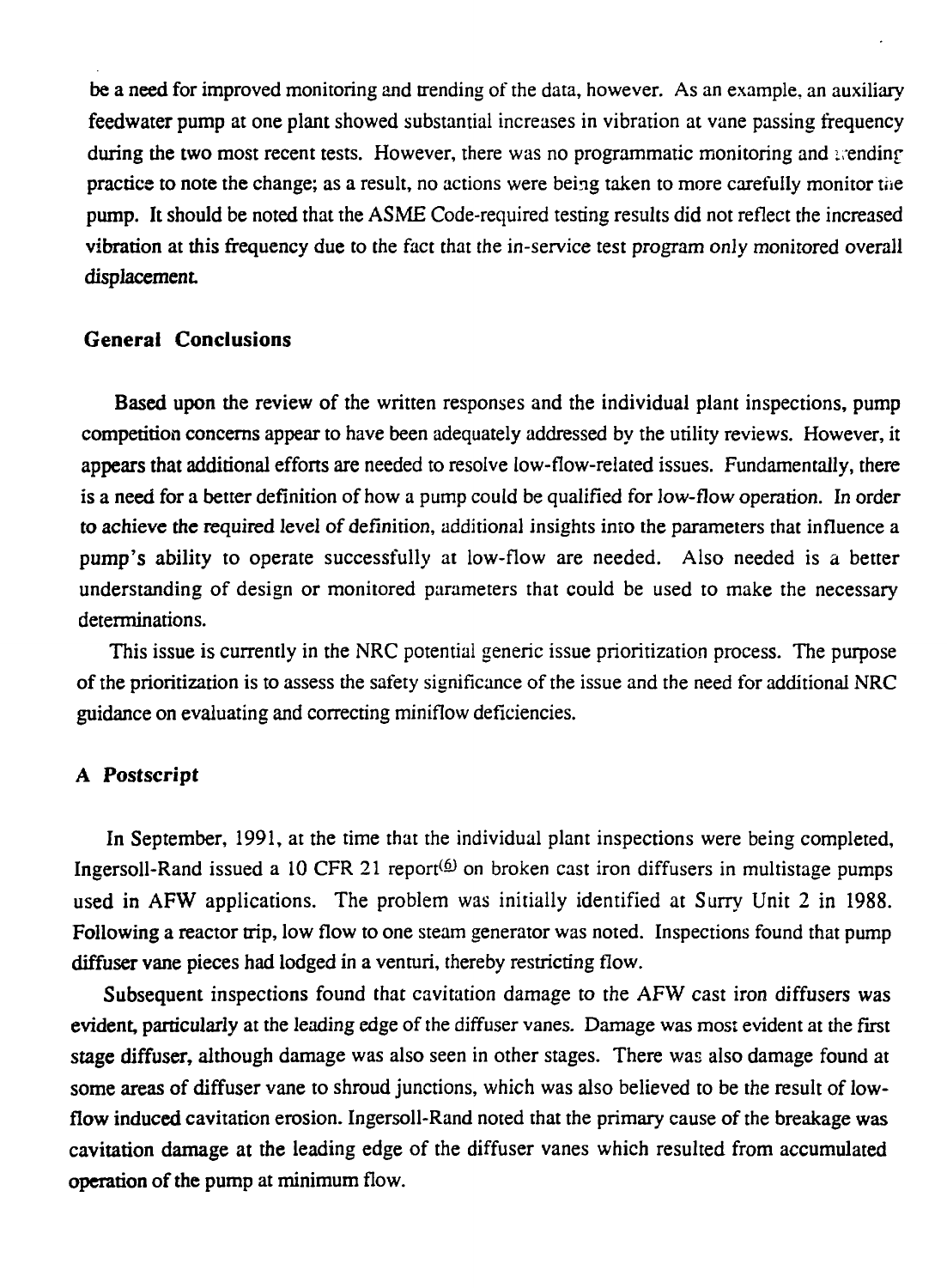**After** finding indications of similar damage at other plants, Ingersoll-Rand issued the 10 **CFR 21 report. It** should be noted that in several of the instances in which damage was found, the pumps were satisfactory, according to technical specification and ASME-Code-required testing **results. This could be** anticipated in light of the fact that the pumps are tested at minimum flow **conditions where** internals degradation of this nature would not be detectable.

**Ingersoll-Rand** recommended periodic inspection of the pumps for damage of the diffusers, **and replacement** of the cast iron parts with stainless steei, if necessary. They further recommended **conduct of periodic** testing **at** higher flow rates, if possible.

**At least one plant in our** knowledge has elected to modify the AFW pumps by changing the **impeller/diffuser** gap clearances. This type of design change has been successfully employed on a **large number of high energy** fossil plant pumps. The potential benefit offered by this change, in **lieu of or in addition to the** material replacement change, is the fact that the root cause of the **diffuser vane** damage is being more directly addressed. This has the benefit of not only **minimizing** cavitation damage, but also of minimizing overall loading on the pump rotating and stationary parts, thereby minimizing other vibration-related problems which have resulted from low-flow operation.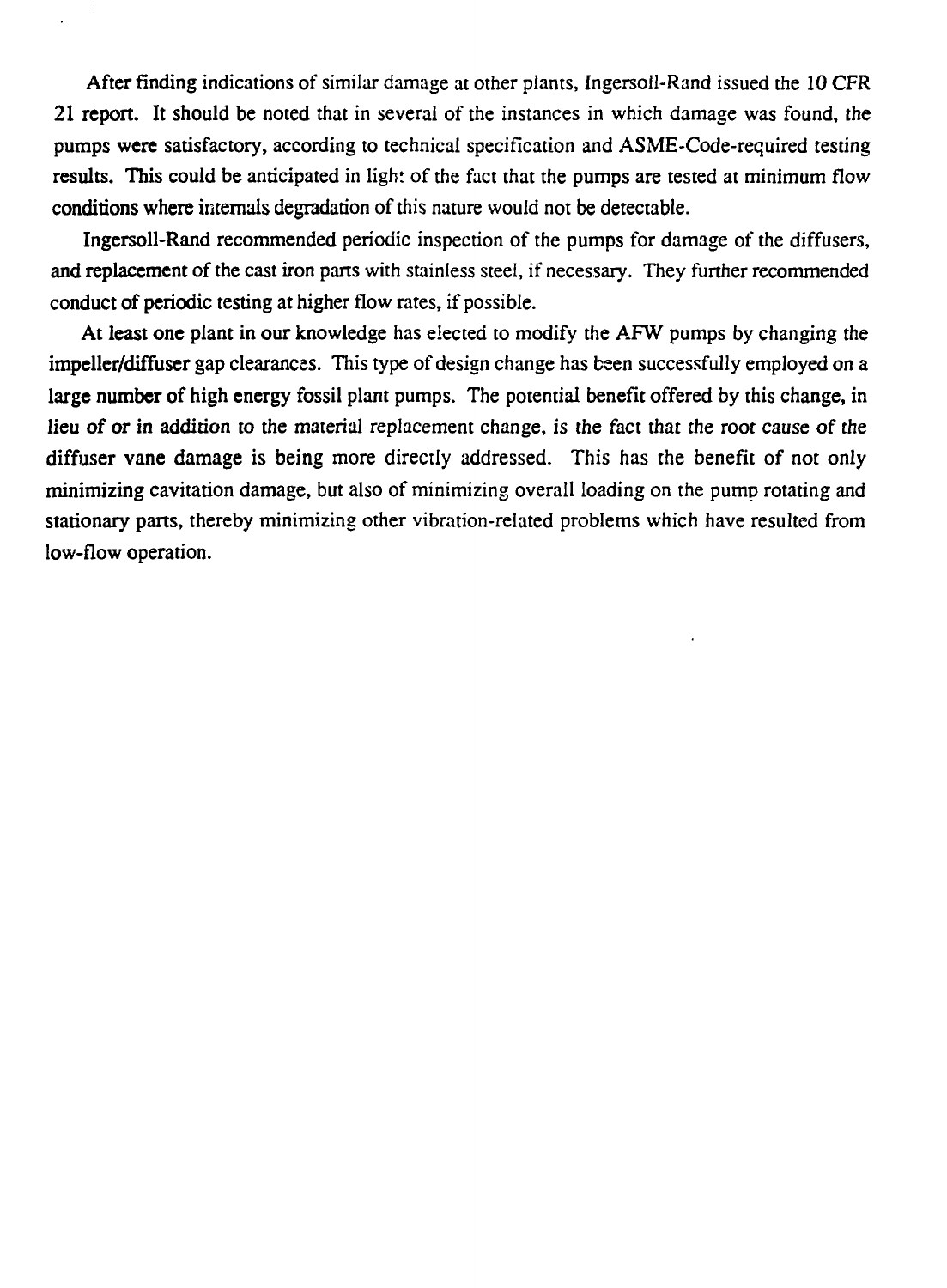### References

- 1. M. L. Adams and E. Makay. Oak Ridge Natl. Lab. Aging and Service Wear of Auxiliary Feedwater Pumps for PWR Nuclear Power Plants. USNRC Report NUREG/CR-4597, Vol. 1 (ORNL-6282/V1). Washington, D.C.: Government Printing Office, 1986.
- 2. E. Makay and J. A. Barrett. "Changes in Hydraulic Component Geometries Greatly Increased Power Plant Availability and Reduced Maintenance Costs: Case Histories." First International **Pump** Symposium. Texas A&M University, May 1984.
- 3. D. A. Casada. Oak Ridge Natl. Lab. Potential Safety-Related Pump Loss: An Assessment of Industry Data. USNRC Report NUREG/CR-5706 (ORNL-6671). Washington, D. C: **Government** Printing Office, 1991.
- 4. S. Gopalakrishnan. "A New Method for Computing Minimum Flow." Fifth International Pump Symposium. Texas A&M University, 1988.
- 5. C. C. Heald and R. Palgrave. "Backflow Control Improves Pump Performance." Oil and Gas Journal. February 25, 1985, pp. 96-105.
- 6. **Letter** to R. Fuhrmeister (U. S. Nuclear Regulatory Commission) from G. Young (Ingersoll-Rand), *10CFR21 Reportability of a Potential Safety Hazard From Broken Cast Iron Diffusor Pieces in Auxiliary Feed Water Pumps,* September 19, 1991.